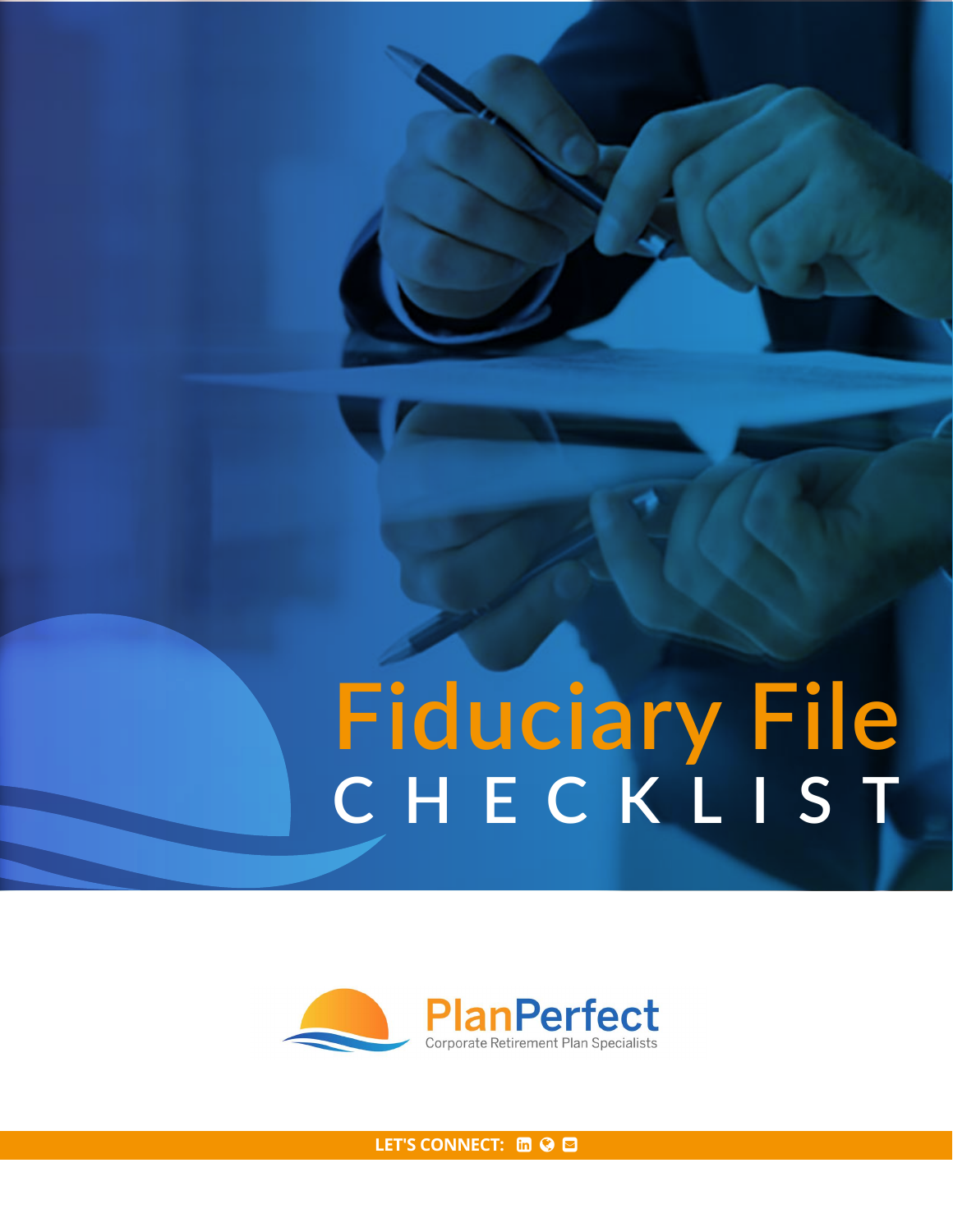**We store and continually update most of these documents in your secure online portal known as: [PlanSponsorLink](https://plansponsorlink.com/planperfectretirement/).** 

#### **ON GOING BASIS WE**

**Review and update the applicable documents and notify you when they are are uploaded to PlanSponsorLink.**

## **DOCUMENTS**

| PLAN DOCUMENTS (AND ANY AMENDMENTS)                        | SUMMARY PLAN DESCRIPTION ("SPD")                   |
|------------------------------------------------------------|----------------------------------------------------|
| ADOPTION AGREEMENT (IF PROTOTYPE PLAN)                     | <b>SUMMARY ANNUAL REPORTS</b>                      |
| <b>TRUST AGREEMENT</b><br>(IF SEPARATE FROM PLAN DOCUMENT) | SUMMARY OF MATERIAL MODIFICATIONS                  |
| <b>BARGAINING AGREEMENTS</b>                               | NOTICES TO INTERESTED PARTIES                      |
| IRS DETERMINATION LETTER                                   |                                                    |
| <b>FORM 5500</b>                                           |                                                    |
| <b>INTERNAL REVENUE SERVICE FORM 5500</b>                  | AUDITED FINANCIAL STATEMENTS                       |
| <b>SERVICE PROVIDER CONTRACTS</b>                          |                                                    |
| <b>INVESTMENT CONSULTING AGREEMENTS</b>                    | PLAN ACTUARIAL/ADMINISTRATION<br><b>AGREEMENTS</b> |
| PLAN RECORDKEEPING/ADMINISTRATION<br><b>AGREEMENTS</b>     | <b>CUSTODIAL AGREEMENTS</b>                        |
| <b>SERVICE CONTRACTS</b>                                   |                                                    |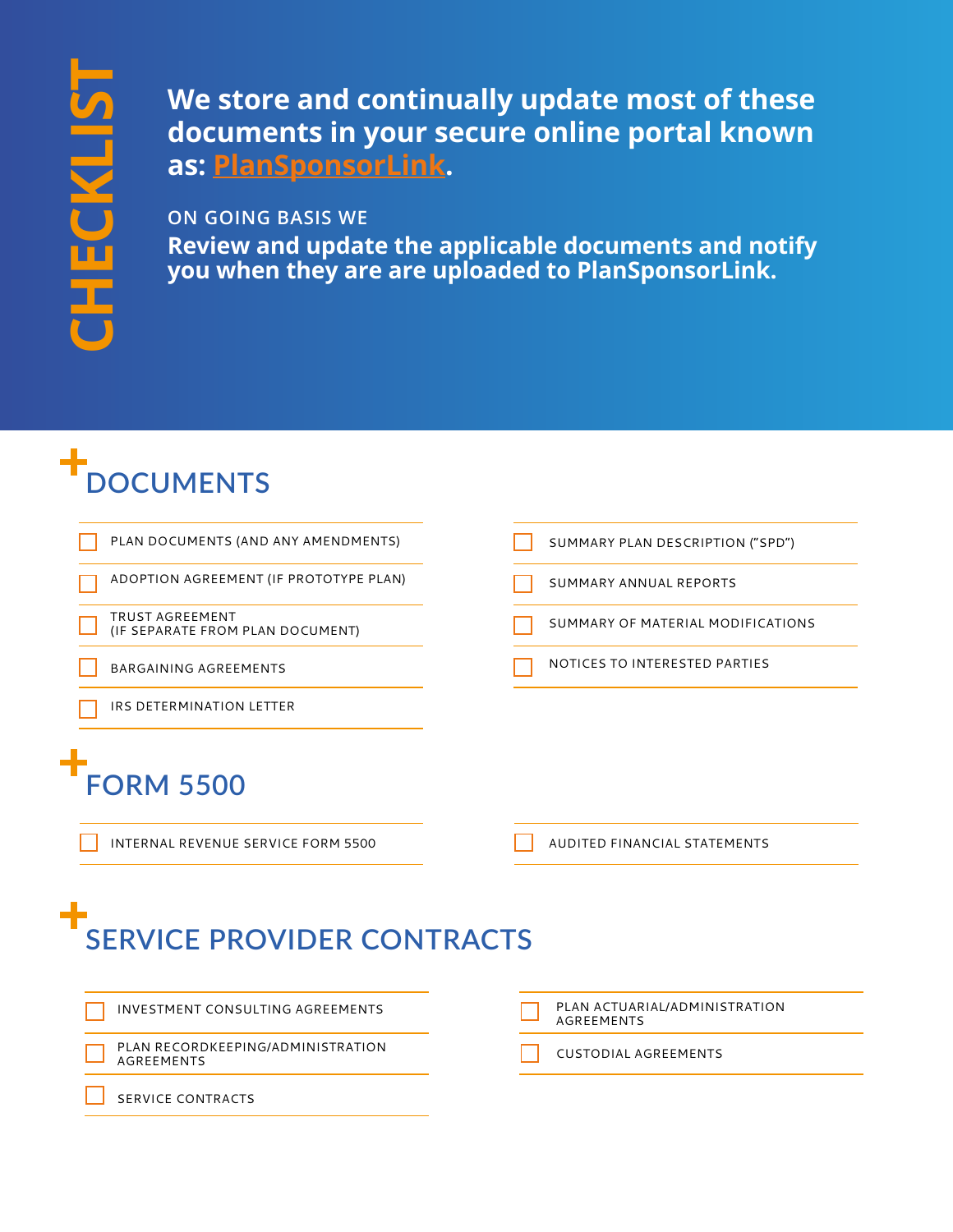## **BONDING AND FIDUCIARY LIABILITY INSURANCE**

**FIDELITY BOND** 

FIDUCIARY LIABILITY INSURANCE POLICY

### ╉ **PROCEDURES & MINUTES**

| FIDUCIARY COMMITTEE CHARTER                                                                            | ADMINISTRATIVE COMMITTEE<br><b>MEETING MINUTES</b>     |
|--------------------------------------------------------------------------------------------------------|--------------------------------------------------------|
| PLAN PROCEDURE MANUAL                                                                                  | EMPLOYEE/PARTICIPANT<br><b>COMMUNICATIONS</b>          |
| INVESTMENT COMMITTEE OR<br>OTHER MEETING MINUTES                                                       | INTERNAL MEMORANDA REGARDING<br>PLAN ADMINISTRATION    |
| <b>SECTION 404(C)</b>                                                                                  |                                                        |
| SAMPLES OF REQUIRED 404(C)<br>PARTICIPANT DISCLOSURES                                                  | PARTICIPANT COMMUNICATIONS<br>REGARDING INVESTMENTS    |
| <b>DESCRIPTION OF INVESTMENT</b><br>ALTERNATIVES, INCLUDING RISK/RETURN<br>AND FEE/EXPENSE INFORMATION |                                                        |
| <b>INVESTMENT POLICY</b><br><b>INVESTMENT POLICY STATEMENT</b>                                         |                                                        |
| <b>INVESTMENT MANAGEMENT</b>                                                                           |                                                        |
| PROSPECTUSES AND OTHER<br><b>INVESTMENT INFORMATION</b>                                                | INVESTMENT CONTRACTS (IF ANY)                          |
| <b>MONITORING INVESTMENTS</b>                                                                          |                                                        |
| PERFORMANCE REPORTS                                                                                    | <b>COPIES OF INVESTMENT PRESENTATIONS</b>              |
| <b>INVESTMENT EXPENSES</b>                                                                             | DOCUMENTATION OF ANY "MAPPED"                          |
| DOCUMENTATION OF RATIONALE PERTAINING<br>TO FUND CHANGES                                               | INVESTMENT CHANGES INCLUDING<br>PROCEDURES AND NOTICES |